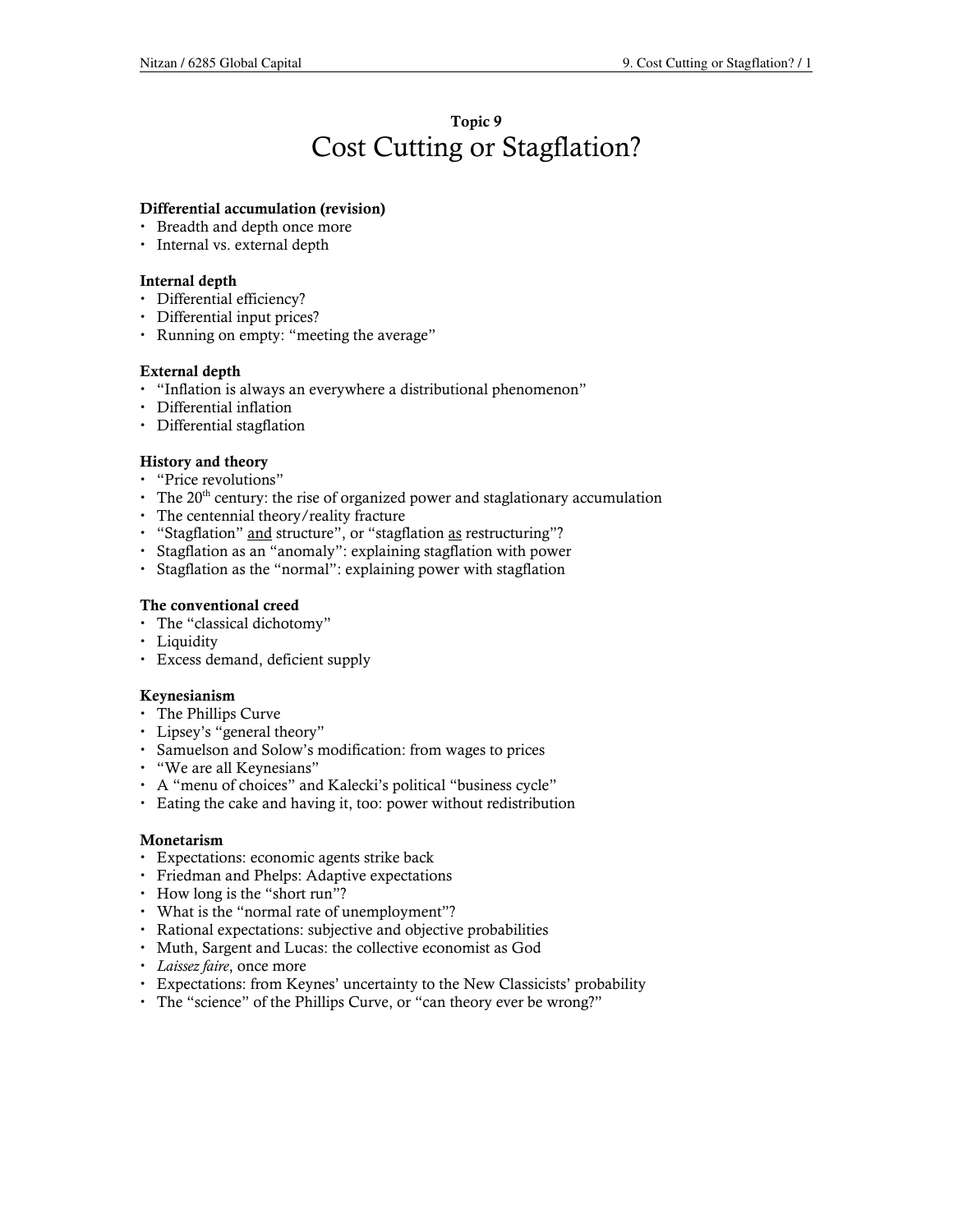### Supply shocks

- Stagflation: an upward slopping Phillips Curve?
- The postmodern "other": blame it on the oil sheiks, the weather and the workers
- Oil sheiks and the whether: do raw material prices cause inflation?
- Do workers cause inflation?
- "Wage push" or "profit push"?
- "Markup inflation" and "barriers to entry"

### Inflation and redistribution

- Barking up the wrong tree
- Inflation as restructuring
- Where is politics?
- Redistribution: capitalists contra workers
- Redistribution: large vs. small firms
- Why stagflation "return" and "risk"

### Regimes of differential accumulation

The pendulum of breadth and depth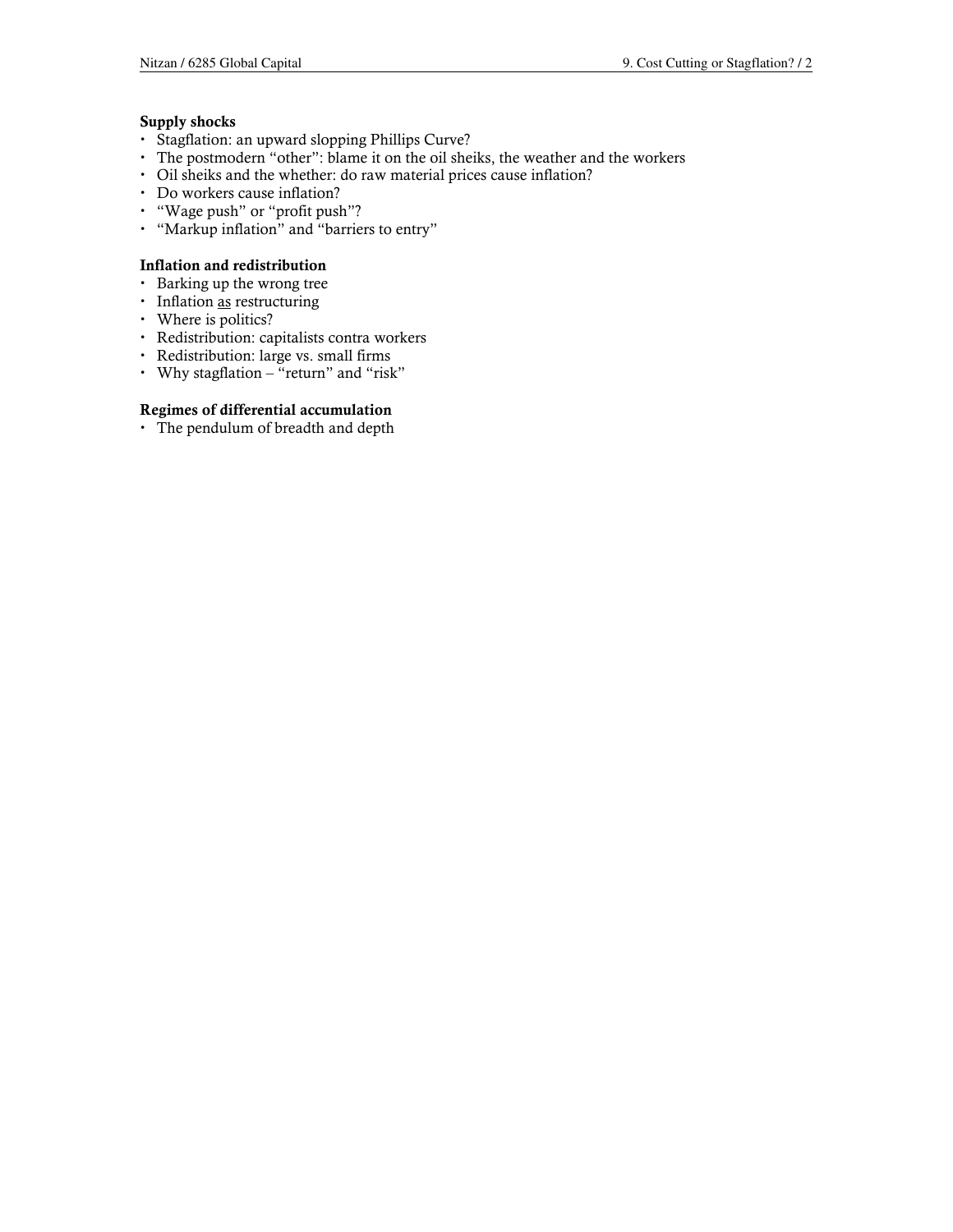# Differential Earnings

 $\mathit{earnings}_{\mathit{D}} \equiv \mathit{emptyom}$  *D*  $\mathit{b}$   $\times$  *earnings*  $\mathit{per\ env}$  *employees*<sub> $\mathit{D}$ </sub>

|                | External    | <i>Internal</i>                  |
|----------------|-------------|----------------------------------|
| <b>Breadth</b> | Green-field | Mergers &<br><b>Acquisitions</b> |
| Depth          | Stagflation | <b>Cost-cutting</b>              |



### FIGURE 1 U.S. Accumulation: Internal vs. External Breadth

\* Based on splicing of separate series.

SOURCE: Jonathan Nitzan and Shimshon Bichler (2002) The Global Political Economy of Israel, p. 54; data extended to 2001.

Table 1 Regimes of Differential Accumulation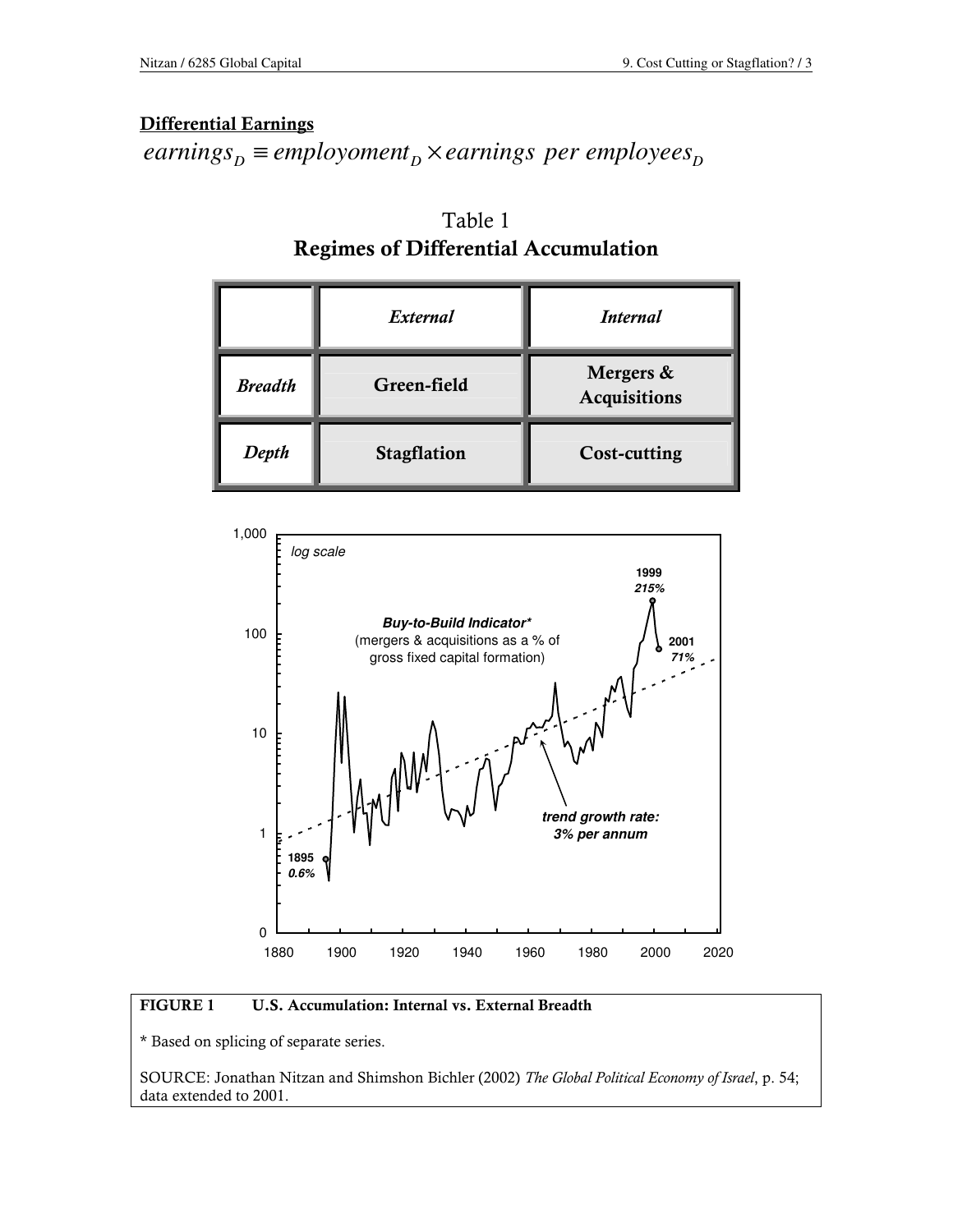"Running on empty"

"How do you build a company, when your buyers are infinitely knowledgeable and where your suppliers maintain a level playing field for your competitors? What remains your competitive differentiator or your source of value or whatever academic cliché you want to wrap around it?"

> Andrew Grove, Chairman of Intel. Cited in Byrne, John A. 2000. Visionary vs. Visionary. Business Week, August 28, pp. 210-212.



### FIGURE 2 Consumer Prices in the U.K.

SOURCE: Global Financial Data (series code: CPGBRM); WEFA. Historical data from David Hackett Fischer. 1996. The Great Wave. Price Revolution and the Rhythm of History. New York and Oxford: Oxford University Press.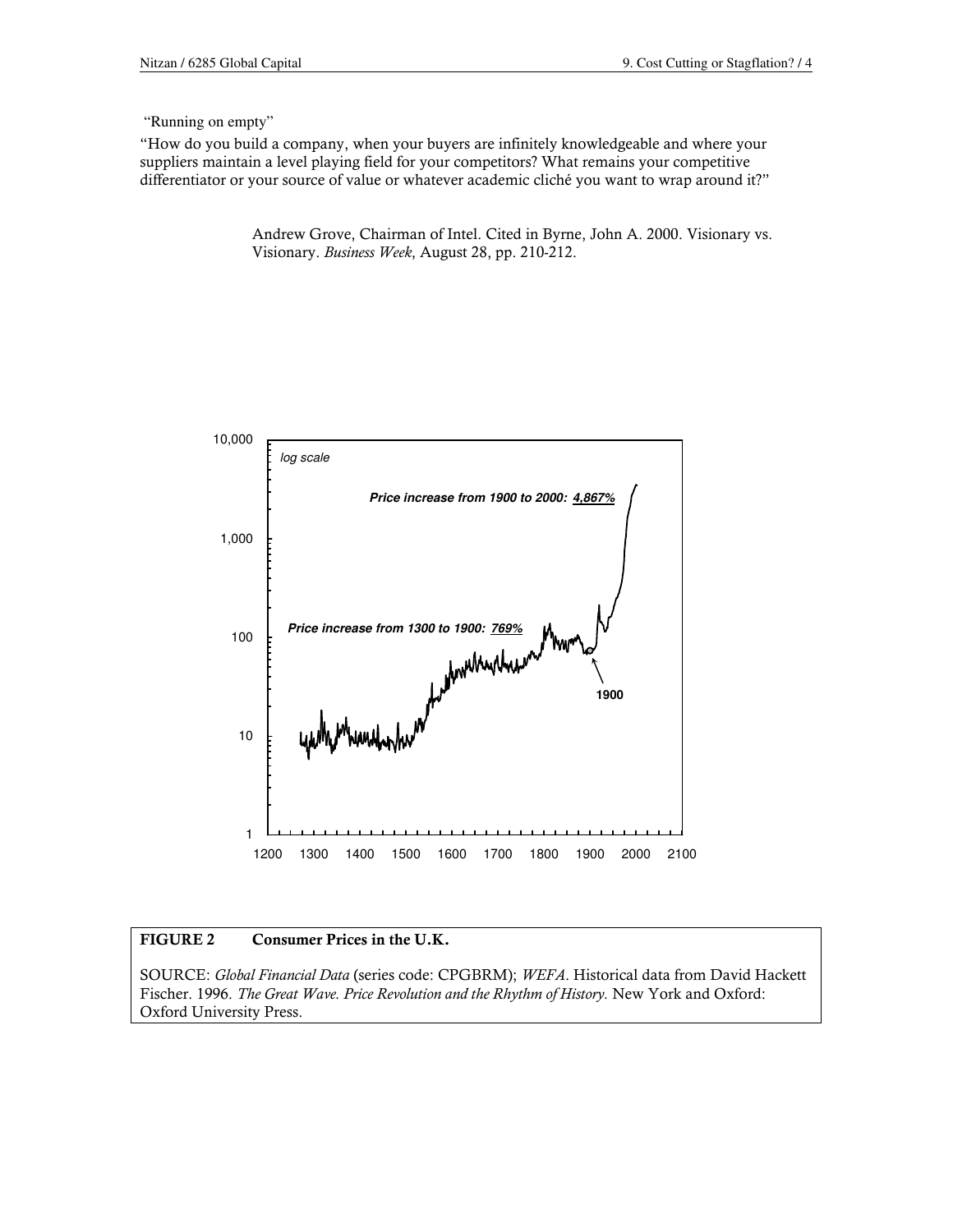

### FIGURE 3 The Seeds of Differential Stagflation

SOURCE: Means, Gardiner C. 1935. Price Inflexibility and Requirements of a Stabilizing Monetary Policy. Journal of the American Statistical Association 30 (190, June): 401-413.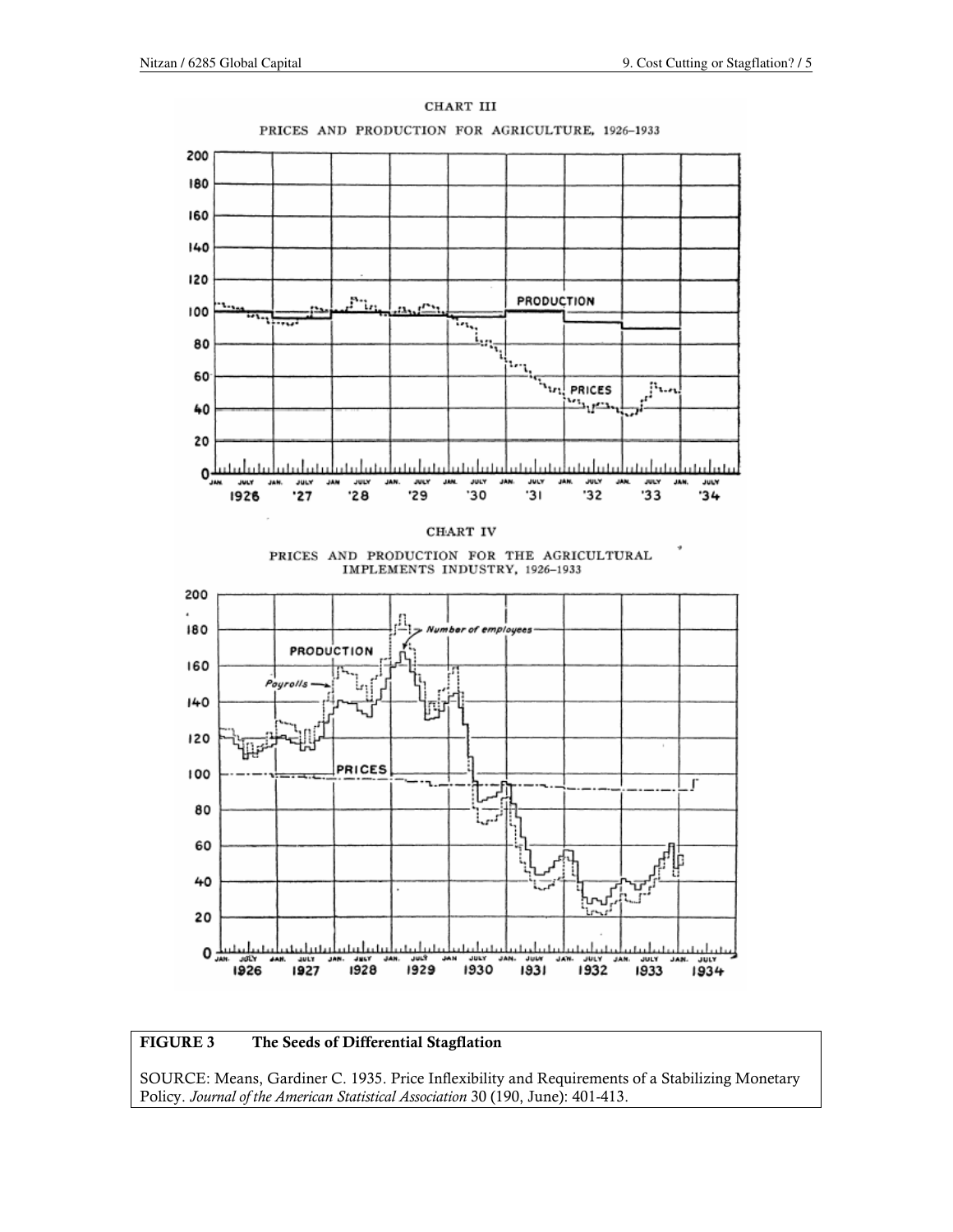.



### FIGURE 4 Industrialized Countries: Long-Term Inflation and Growth

NOTE: Series are shown as 20-year moving averages. The trend line represents an OLS regression for the 1968–90 period.

SOURCE: IMF International Financial Statistics through Global Insight (series codes: L66&I@C110 for industrial production; L64@C110 for the consumer price index).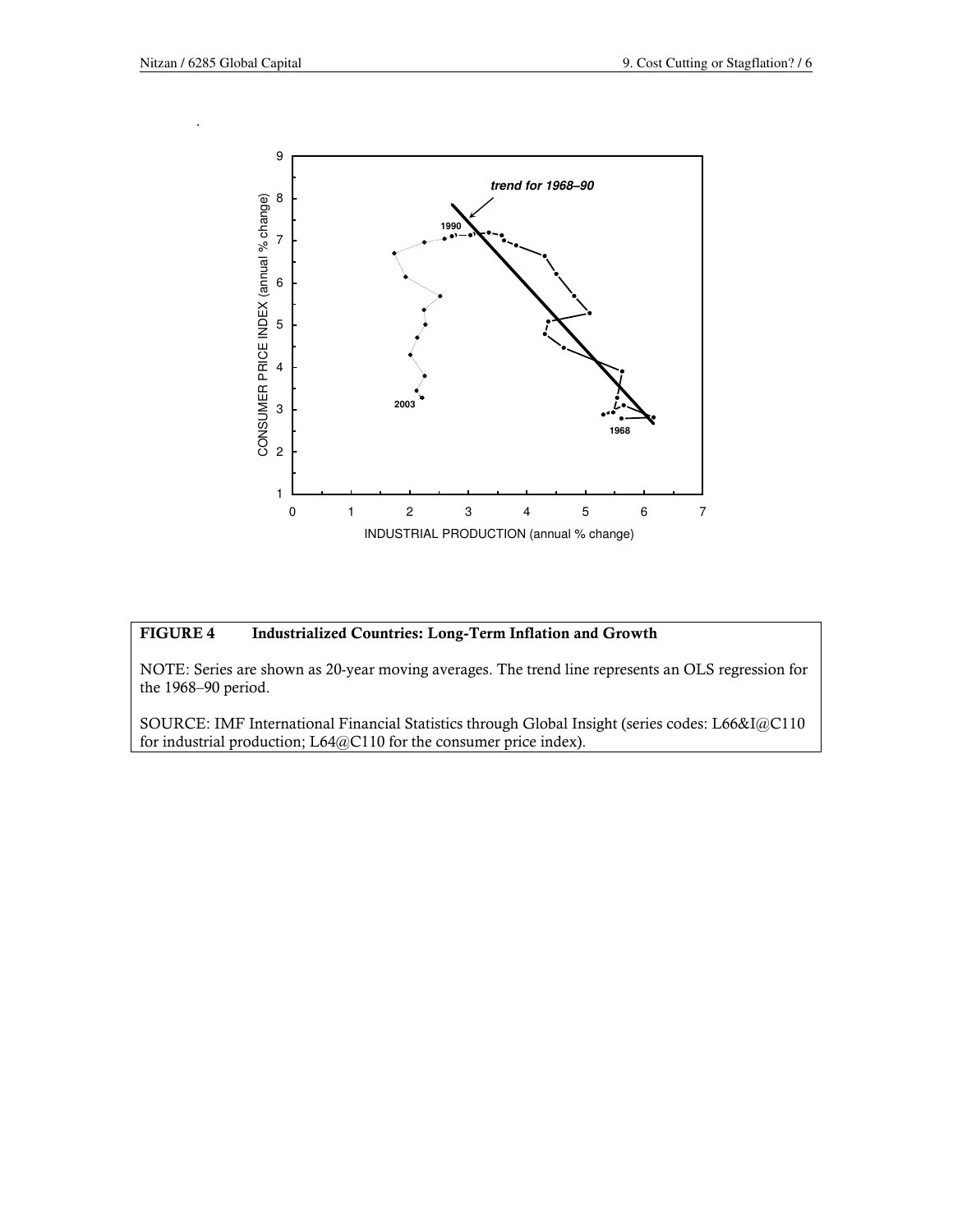

`

### FIGURE 5 United States: Long-Term Inflation and Growth

\* Ratio of GDP in current prices to GDP in constant prices.

NOTE: Series are shown as 20-year moving averages. The smooth curve running through the observations is drawn freehand for illustration purposes.

SOURCE: Historical data till 1928 are from The Bank Credit Analyst Research Group. From 1929 onward, data are from the U.S. Department of Commerce through Global Insight (series codes: GDP for GDP; GDP96 for GDP in constant prices).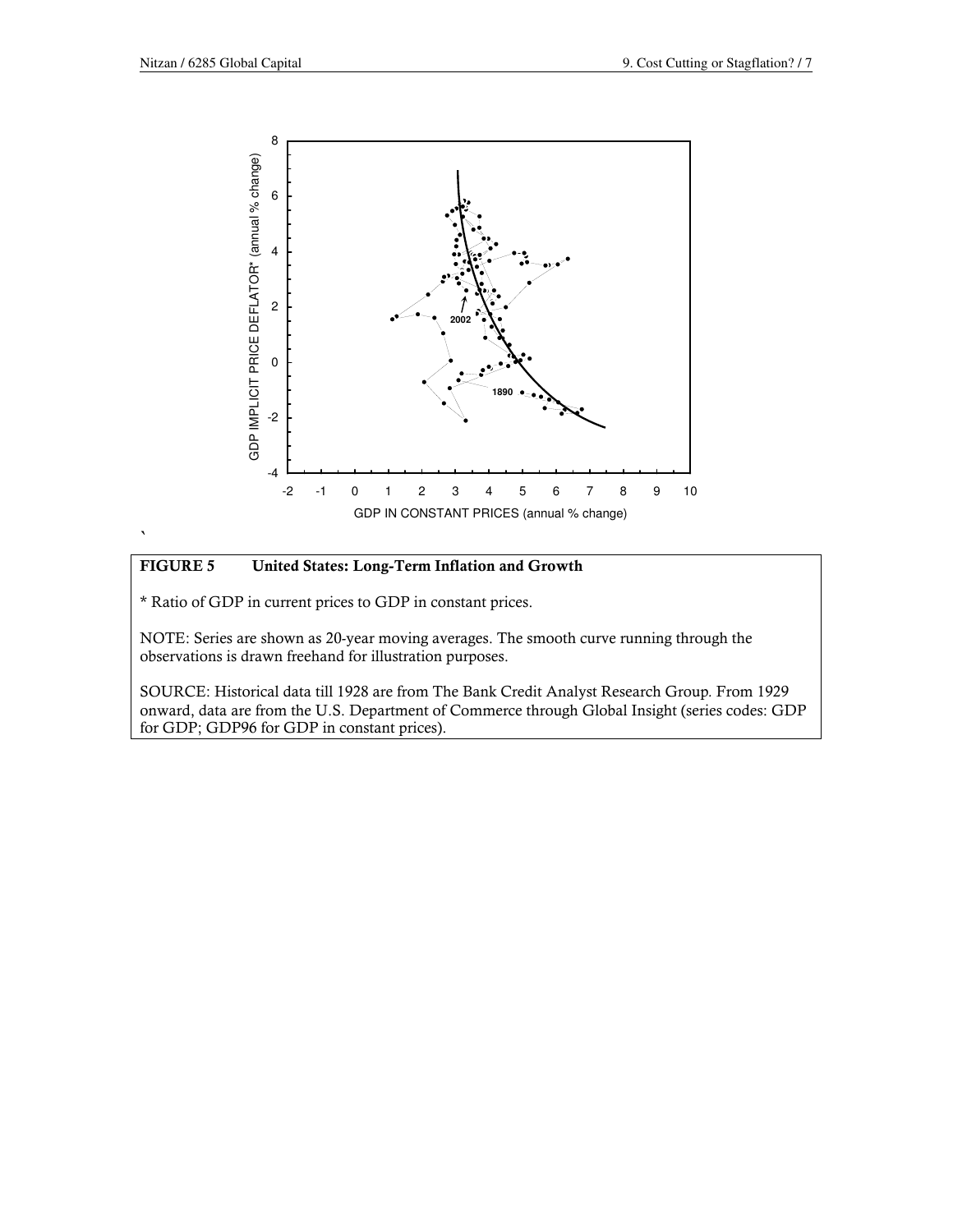

# FIGURE 6 Israel: Long-Term Inflation and Growth NOTE: Series are shown as 5-year moving averages. SOURCE: Israel Central Bureau of Statistics.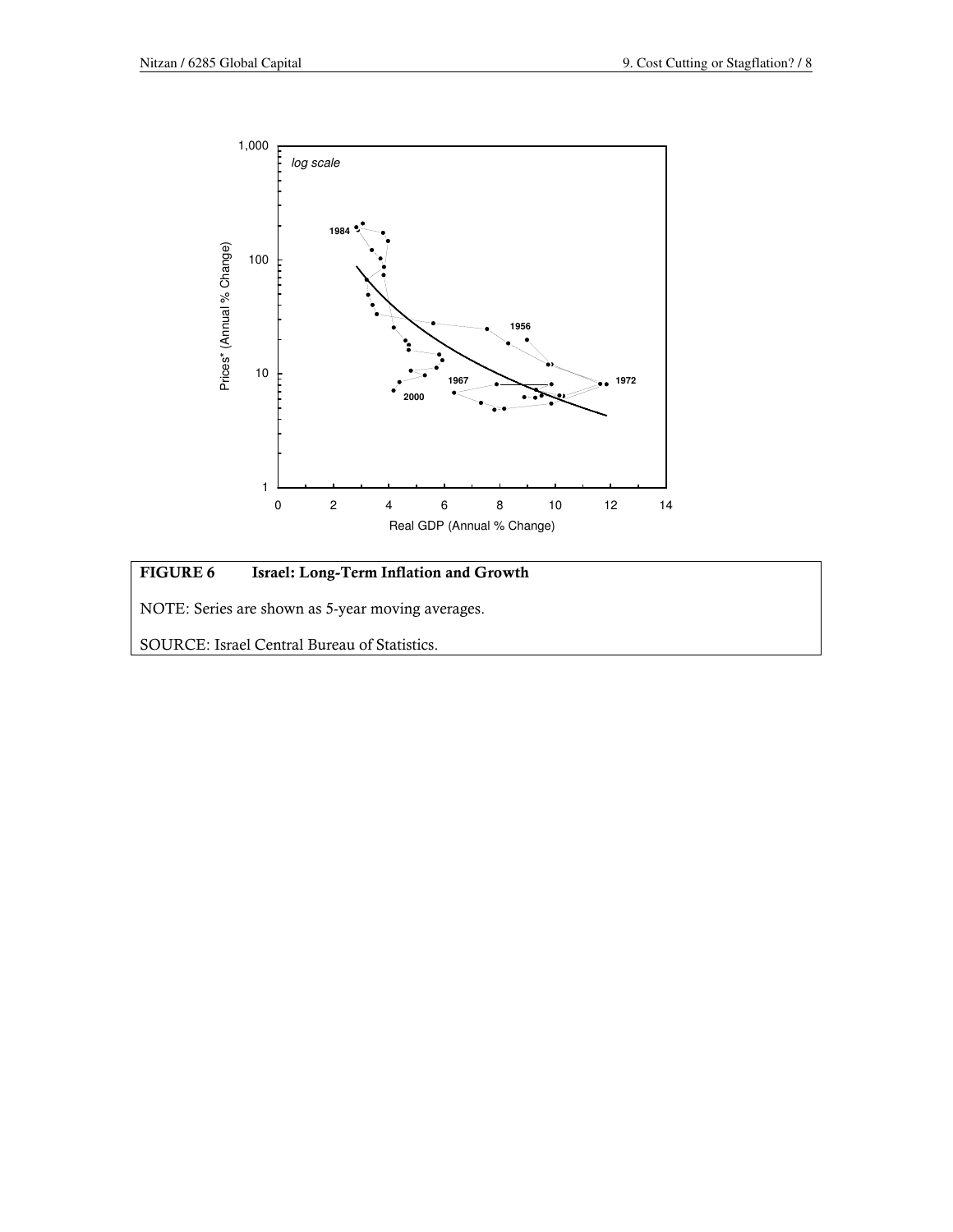### The neutrality of money

"There cannot, in short, be intrinsically a more insignificant thing, in the economy of society, than money."

John Stuart Mill

"Money is a veil."

Irving Fisher

"Money is neutral, a veil with no consequences for real economic magnitudes.".

Franco Modigliani

"Inflation is always an everywhere a monetary phenomenon."

Milton Friedman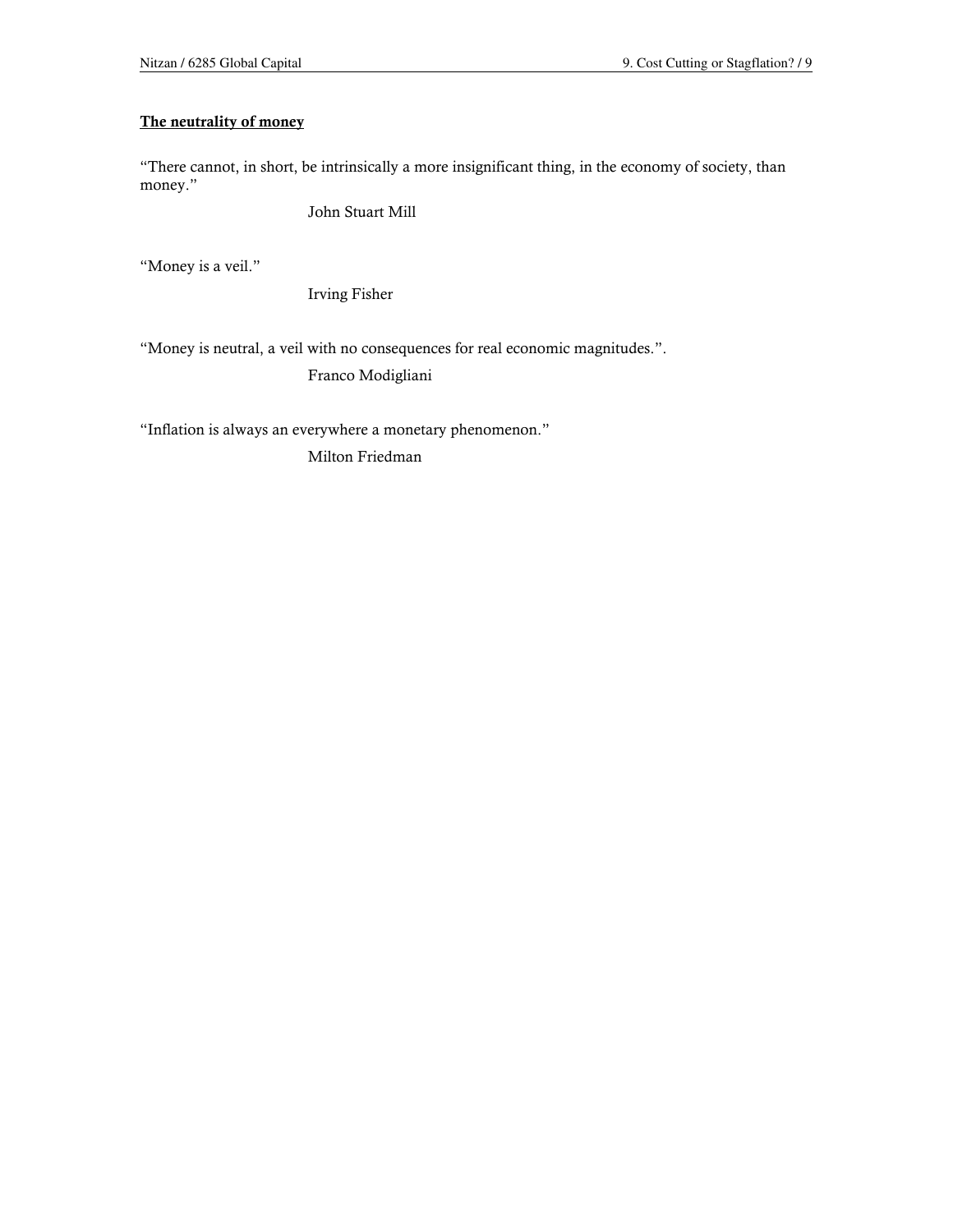### The quantity theory of money

 $[P = \text{prices}, T = \text{transactions}, M = \text{money}, V = \text{velocity}, Q = \text{output}; \text{lower case variables represent}$ rates of change]

- 1.  $P * T \equiv M * V$
- 2.  $P \equiv M * V / T$
- 3.  $p \approx m + v t$

4. 
$$
p \approx m - t
$$
  $\qquad ; v = 0$ 

$$
5. \quad p \approx m - q \qquad ; t = q
$$



### FIGURE 7 United States: Liquidity and inflation

NOTE: Annual data smoothed as 5-year moving averages

SOURCE: IMF.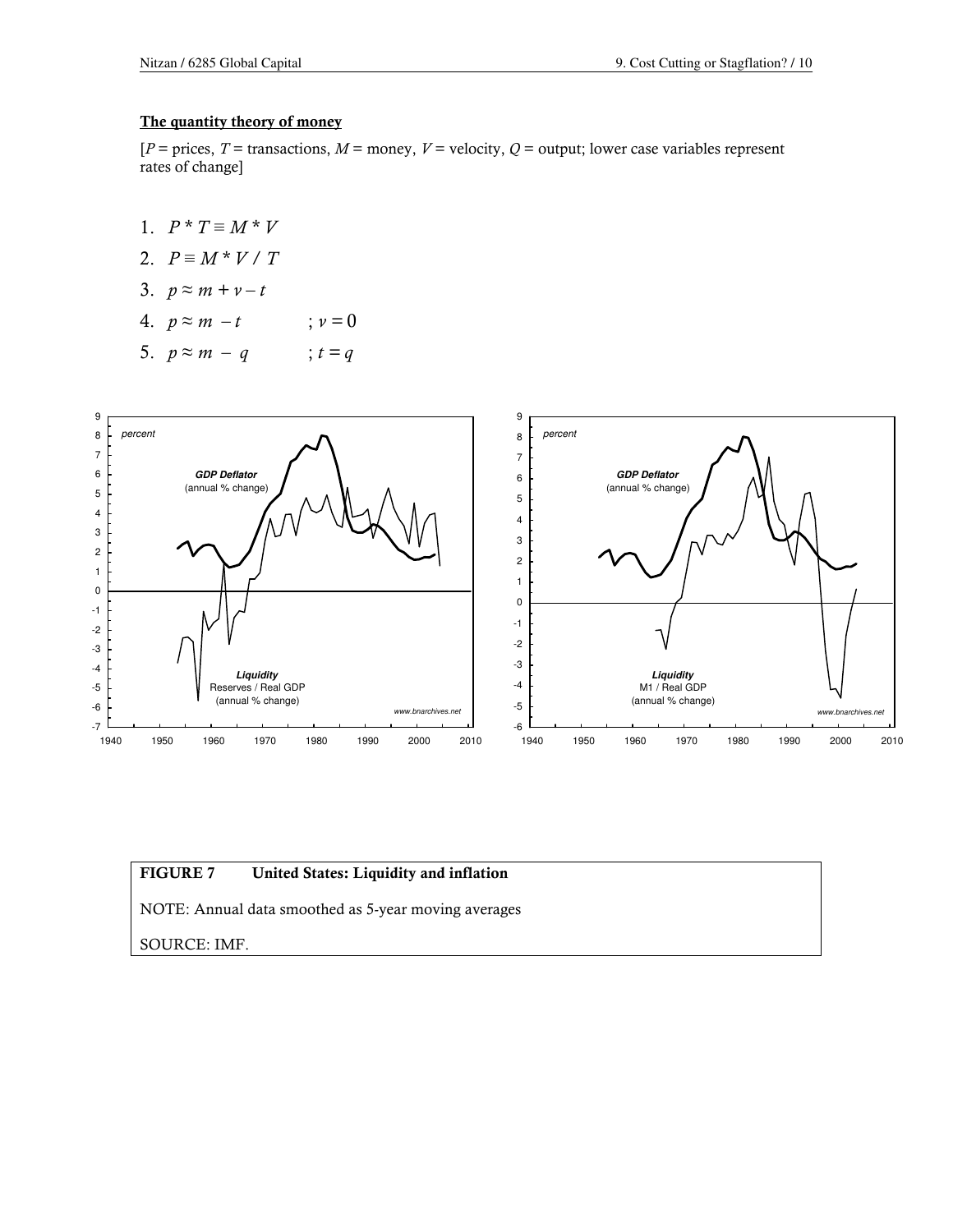

### FIGURE 8 The Phillips Curve

SOURCE: Phillips, A. W. 1958. The Relation Between Unemployment and the Rate of Change of Money Wages in the United Kingdom, 1861-1957. Economica New Series 25 (100, November): 283- 299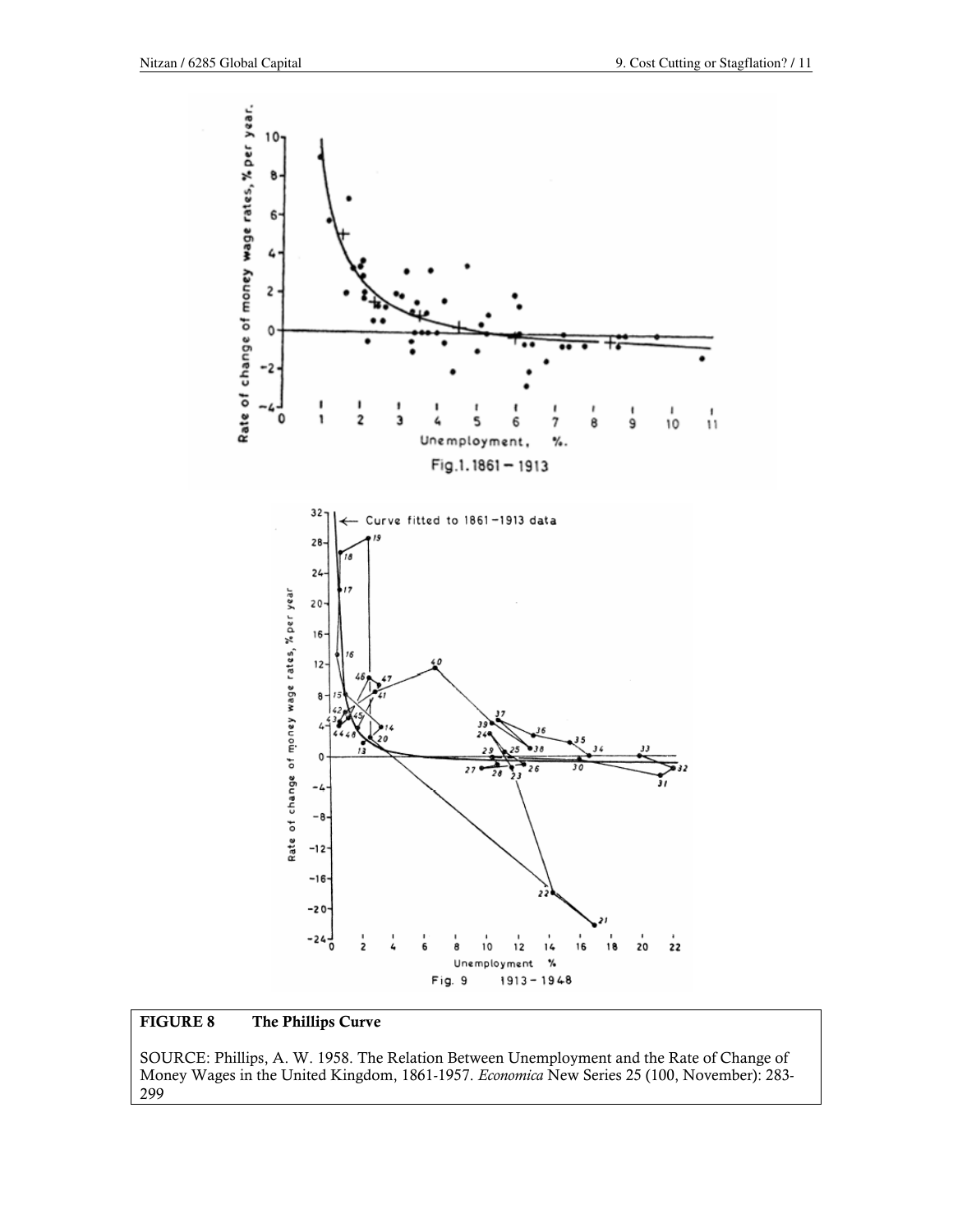#### From wage inflation to price inflation

W is the wage rate, U is the rate of unemployment, P is the price level, Q is output per worker (labour productivity),  $K$  is the markup, and lower-case variables denote corresponding rates of change.



#### Cost push and the end of perfect competition

"Some holders of this view [cost push] attribute the push to wage boosts engineered unilaterally by strong unions. But others give as much or more weight to the co-operative action of all sellers –organized and unorganized labor, semimonopolistic managements, oligopolistic sellers in imperfect commodity markets – who raise prices and costs in an attempt by each to maintain or raise his share of national income, and who among themselves, by trying to get more than 100 per cent of the available output, create 'seller's inflation . . . to explain possible cost-push inflation, it would seem more economical from the very beginning to recognize that imperfect competition is the essence of the problem and drop the perfect competition assumptions."

> Samuelson, Paul A., and Robert M. Solow. 1960. Problem of Achieving and Maintaining a Stable Price Level: Analytical Aspects of Anti-Inflation Policy. The American Economic Review 50 (2. May): 177-194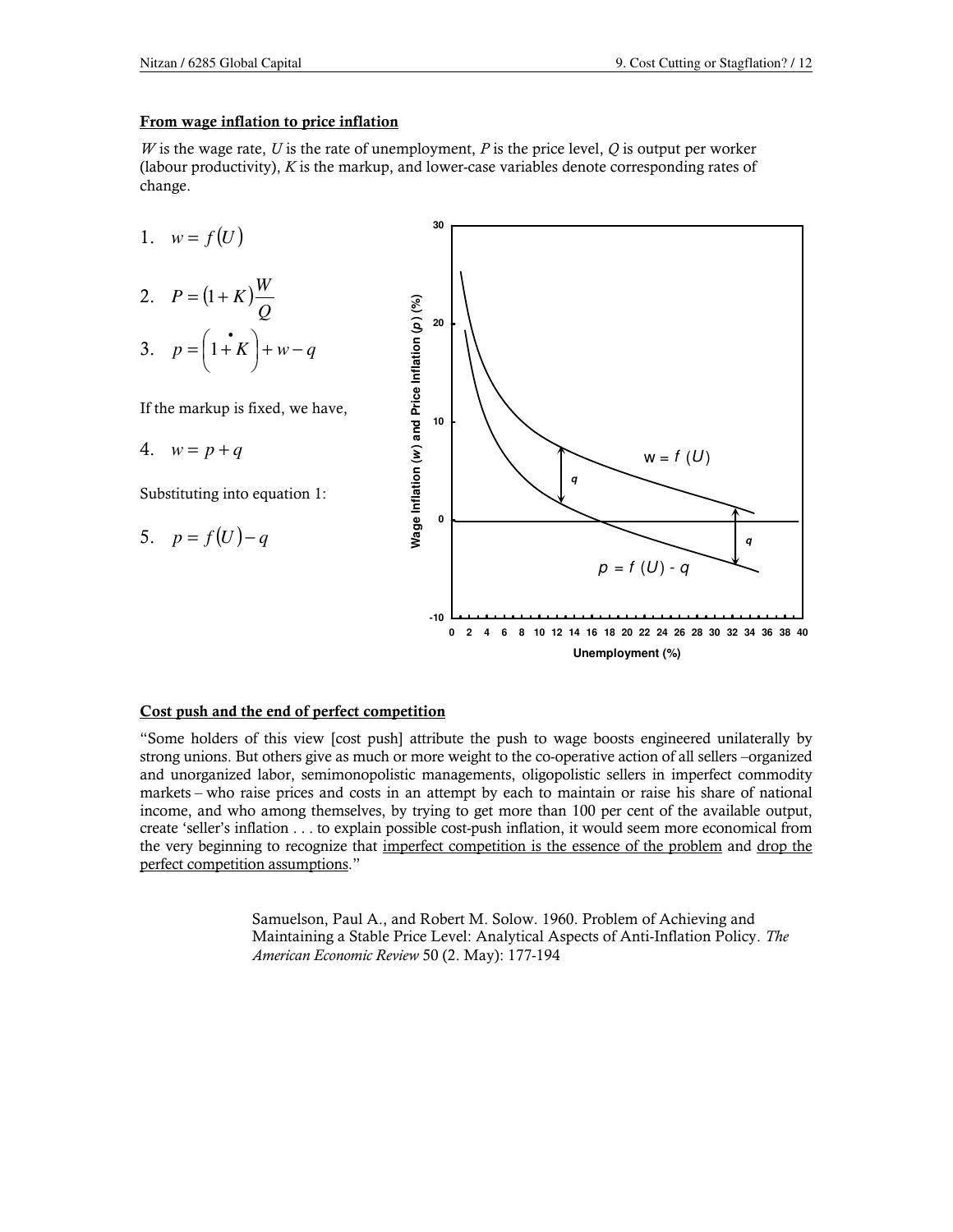### "Expectations Augmented Phillips Curve"

$$
p_t = f_1(U_t) + p_t^e
$$
  

$$
p_t^e = f_2(p_t)
$$

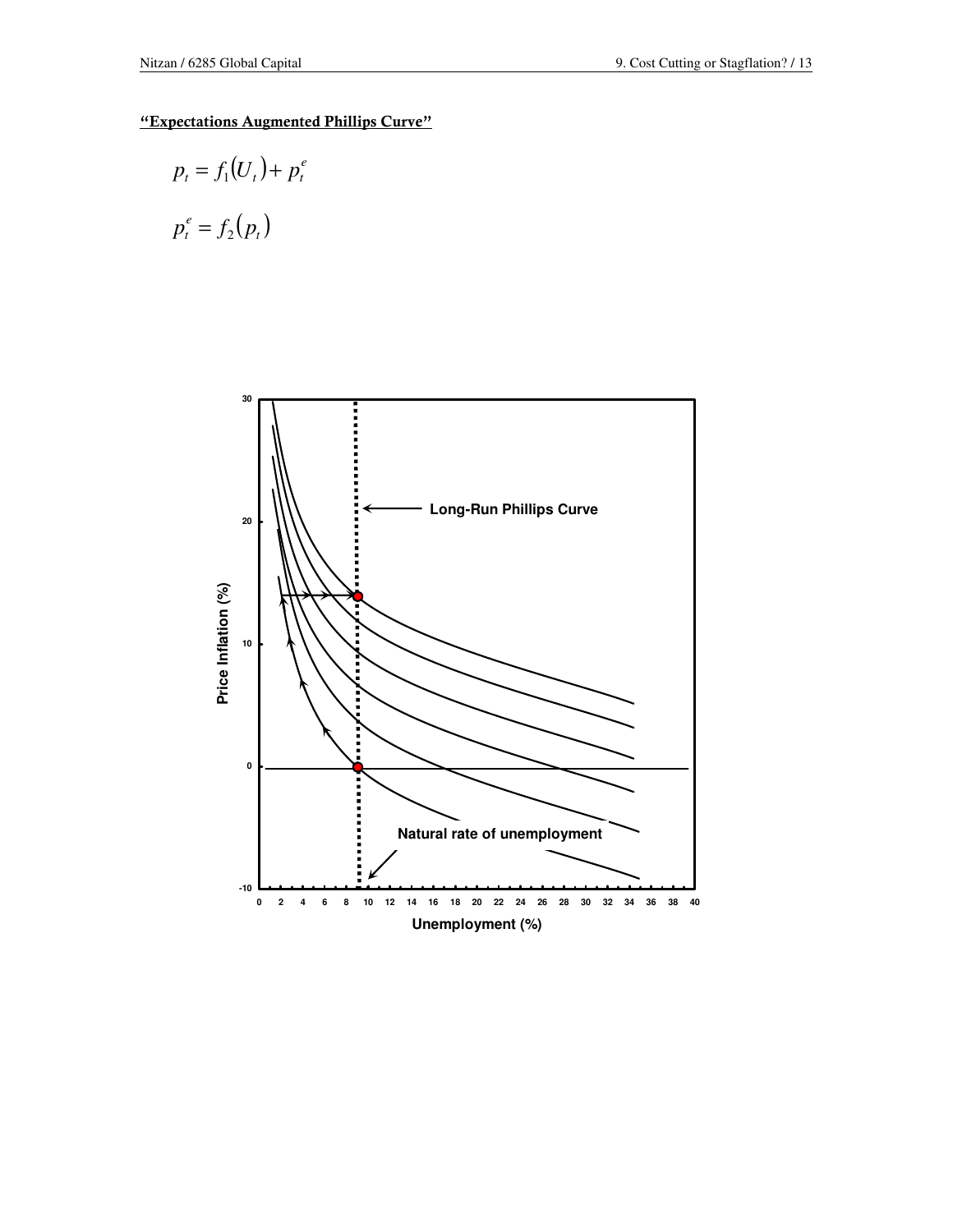### Rational Expectations

". . . expectations of firms (or, more generally, the subjective probability distribution of outcomes) tend to be distributed, for the same information set, about the prediction of the theory (or the 'objective' probability distributions of outcomes)."

Muth, John F. 1961. Rational Expectations and the Theory of Price Movements. Econometrica 29 (3, July): 315-335.

". . . expectations of inflation are assumed to be endogenous to the system in a very particular way: they are assumed to be 'rational' in Muth's sense – which is to say that the public's expectations are not systematically worse that the predictions of economic models. This amounts to supposing that the public expectations depend, in the proper way, on the things that economic theory says they ought to."

Sargent, Thomas J. 1973. Rational Expectations, the Real Rate of Interest, and the Natural Rate of Unemployment. Brookings Papers on Economic Activity (2): 429-472.

$$
p_t^e = E(p_t | I_{t-1})
$$
  

$$
p_t = E(p_t | I_{t-1}) + u_t
$$

$$
p_t - p_t^e = u_t
$$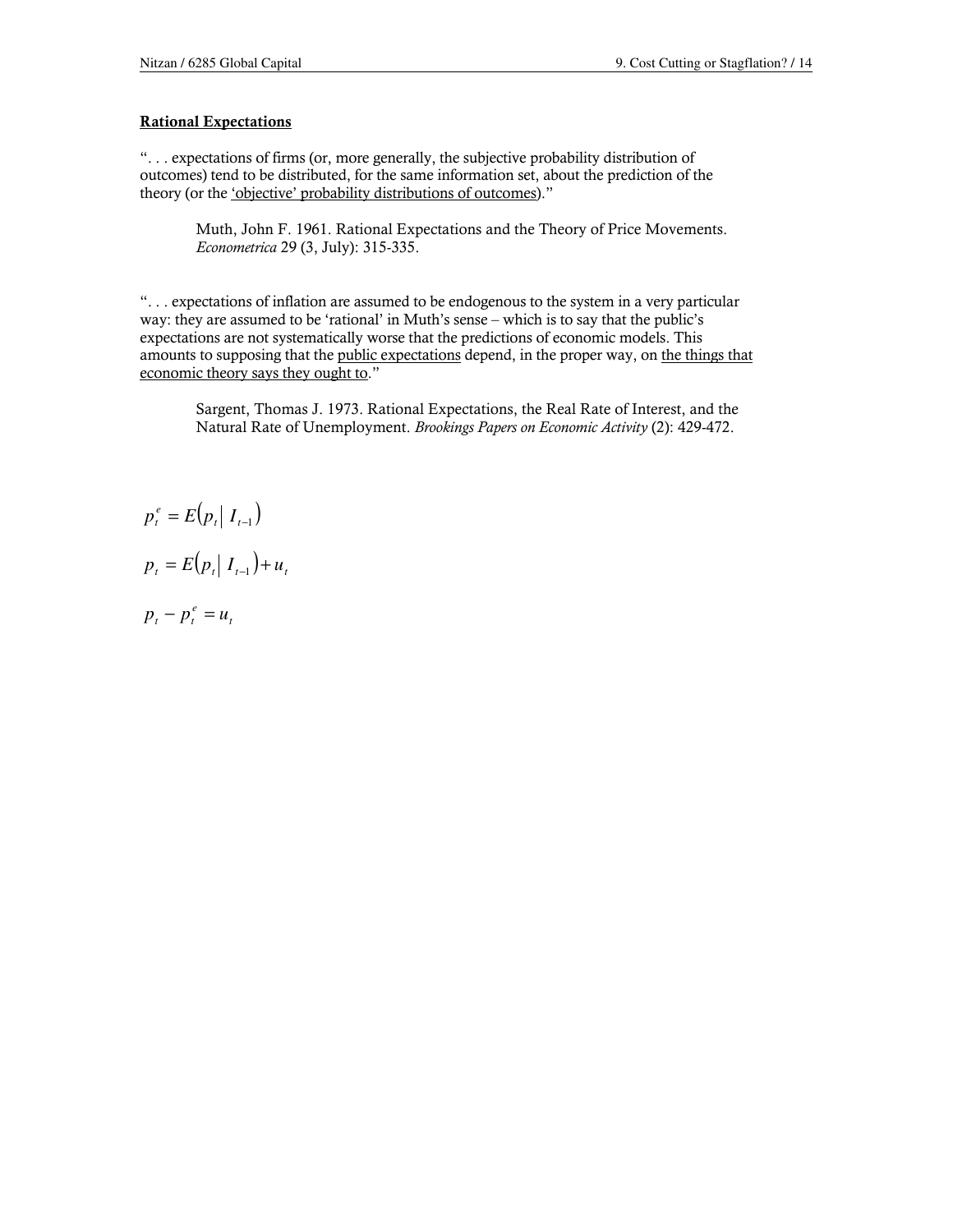

### FIGURE 9 Public Sector Indicators (% of World GDP)

NOTE: Series are shown as 12-months moving averages.

SOURCE: World Bank, World Development Indicators Online, 2004.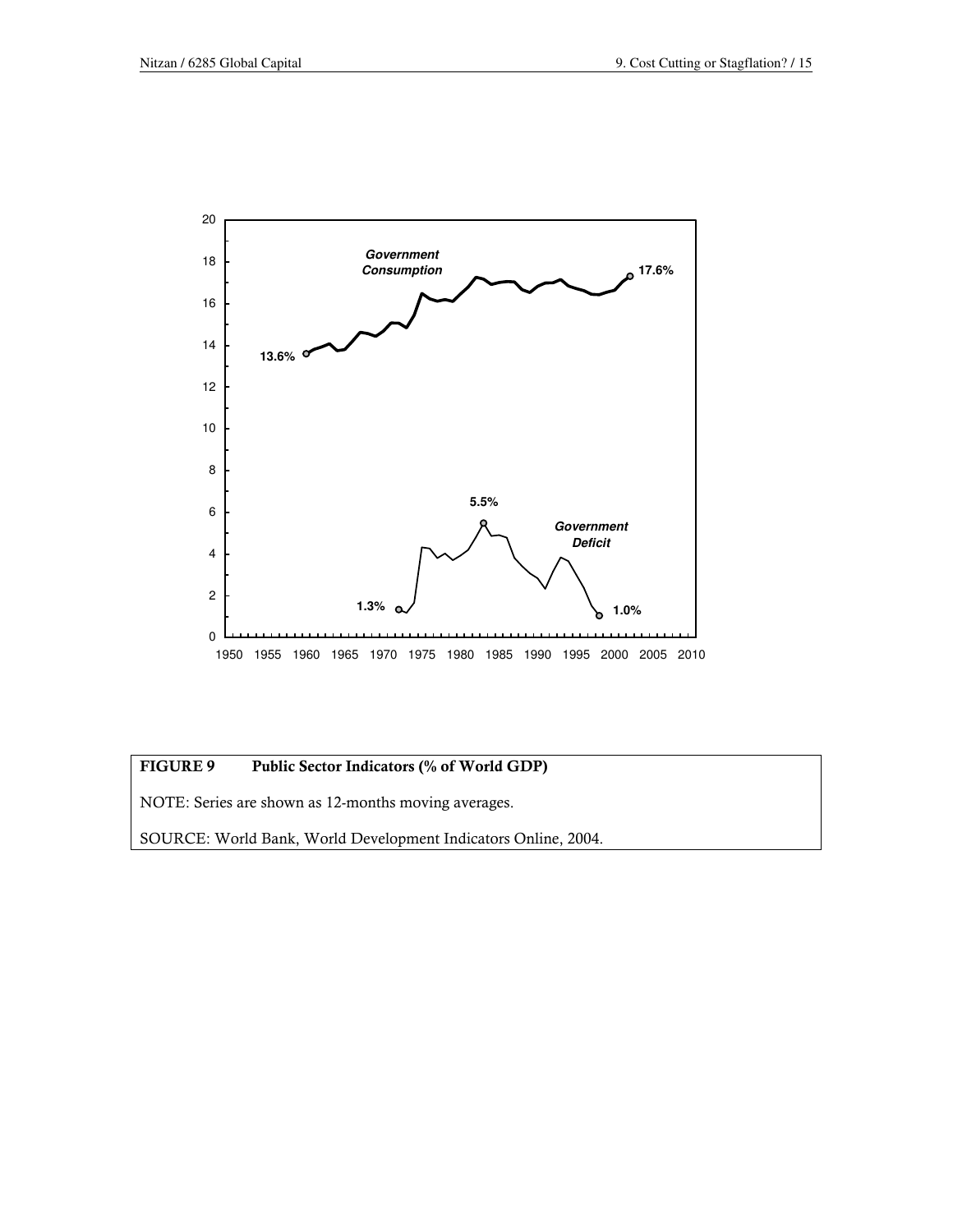

Original Phillips Curve?

Adaptive Expectations?

Rational Expectations?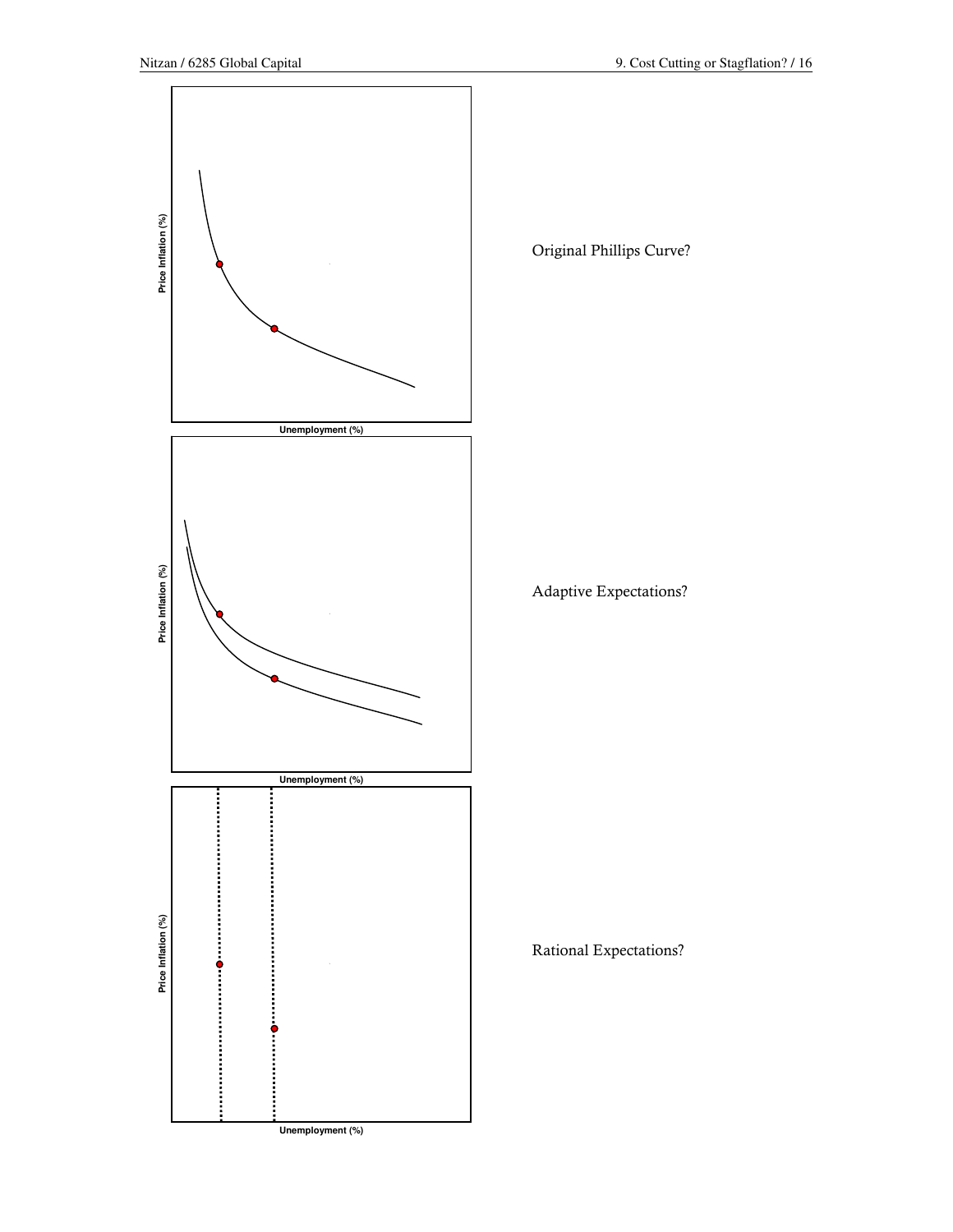#### Supply Shocks: The Usual Suspects

"A clear and central villain of the piece is the historically unprecedented rise in commodity prices (mainly food and oil) in 1973-74 and again in 1979-80 that not coincidentally accompanied the two great burst of stagflation.

". . . one of the variables that set the stage for the 1970s stagflation was the rise in union power and militancy at the end of the 1960s. . . . A real wage boom resulted, which started a squeeze on profits even before 1973. . . . It strikes us as misguided to consider the labor market as a perfectly competitive bourse when in almost every OECD economy much of the labor force is unionized and governments play an enormous role in affecting labour compensation."

Bruno, Michael, and Jeffrey Sachs. 1985. Economics of Worldwide Stagflation. Cambridge, Mass.: Harvard University Press, p. 7

#### Supply Shocks: The Cruel Dilemmas

"The limited capability of policy to influence supply poses a particularly vexing problem in a stagflationary world since any stabilization policy adopted in response to stagflation is bound to aggravate one of the problems [inflation or unemployment] even as it helps cure the other. Such is the policy dilemma of stagflation."

Blinder, Alan S. 1979. Economic Policy and the Great Stagflation. New York: Academic Press, pp 20-21.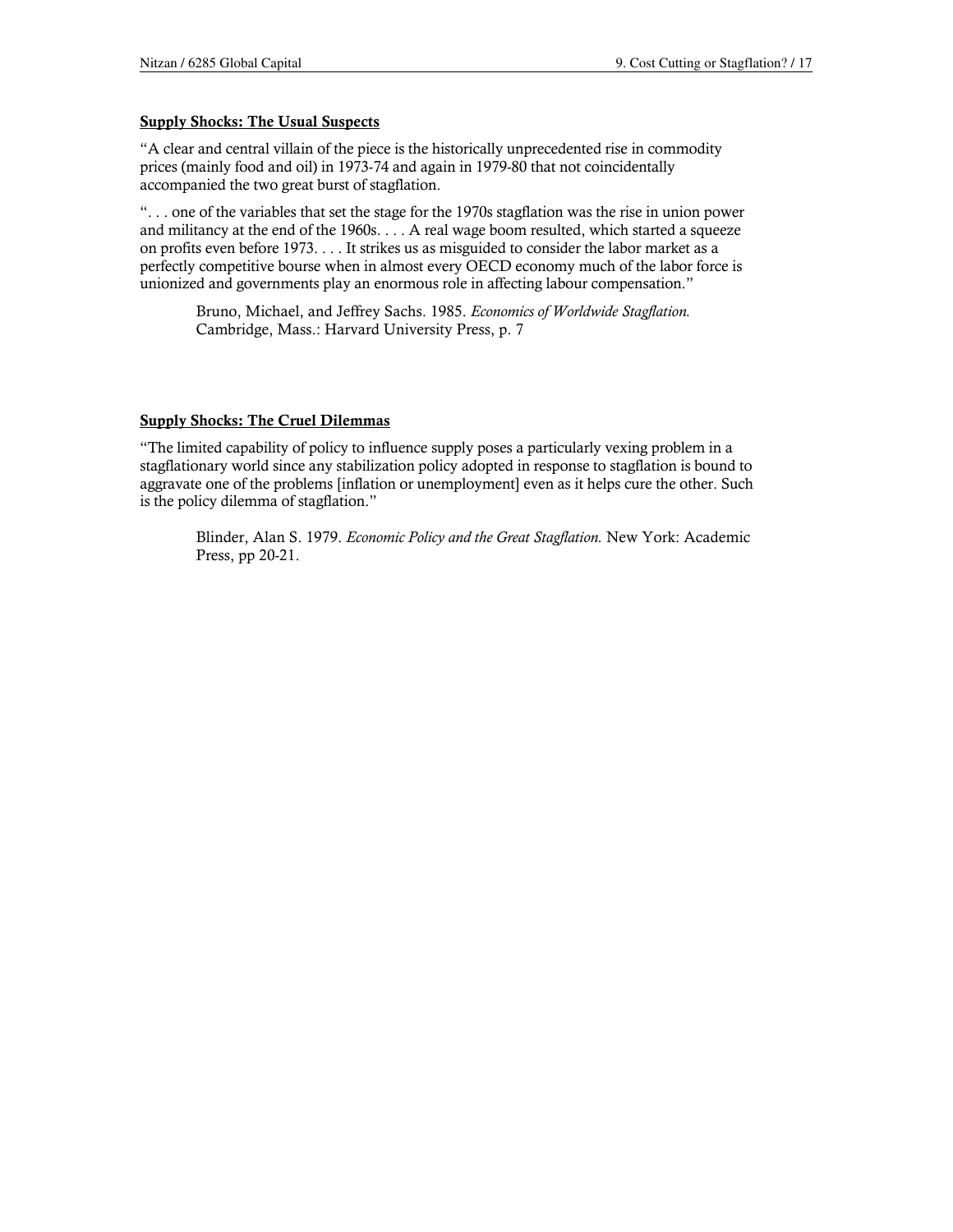



SOURCE: IMF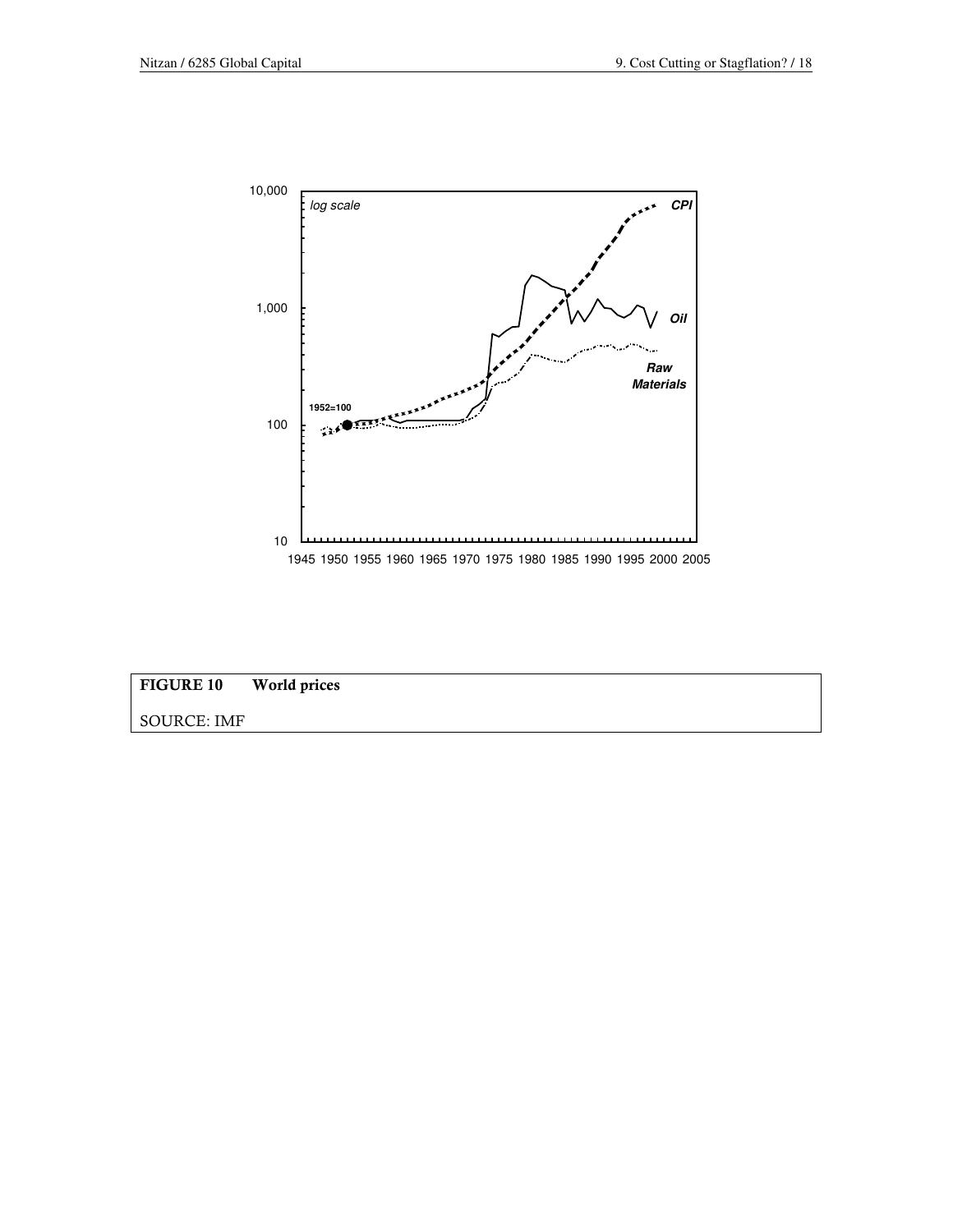

### FIGURE 11 Inflation and the Wage Share in the United States

SOURCE: U.S. Bureau of Economic Analysis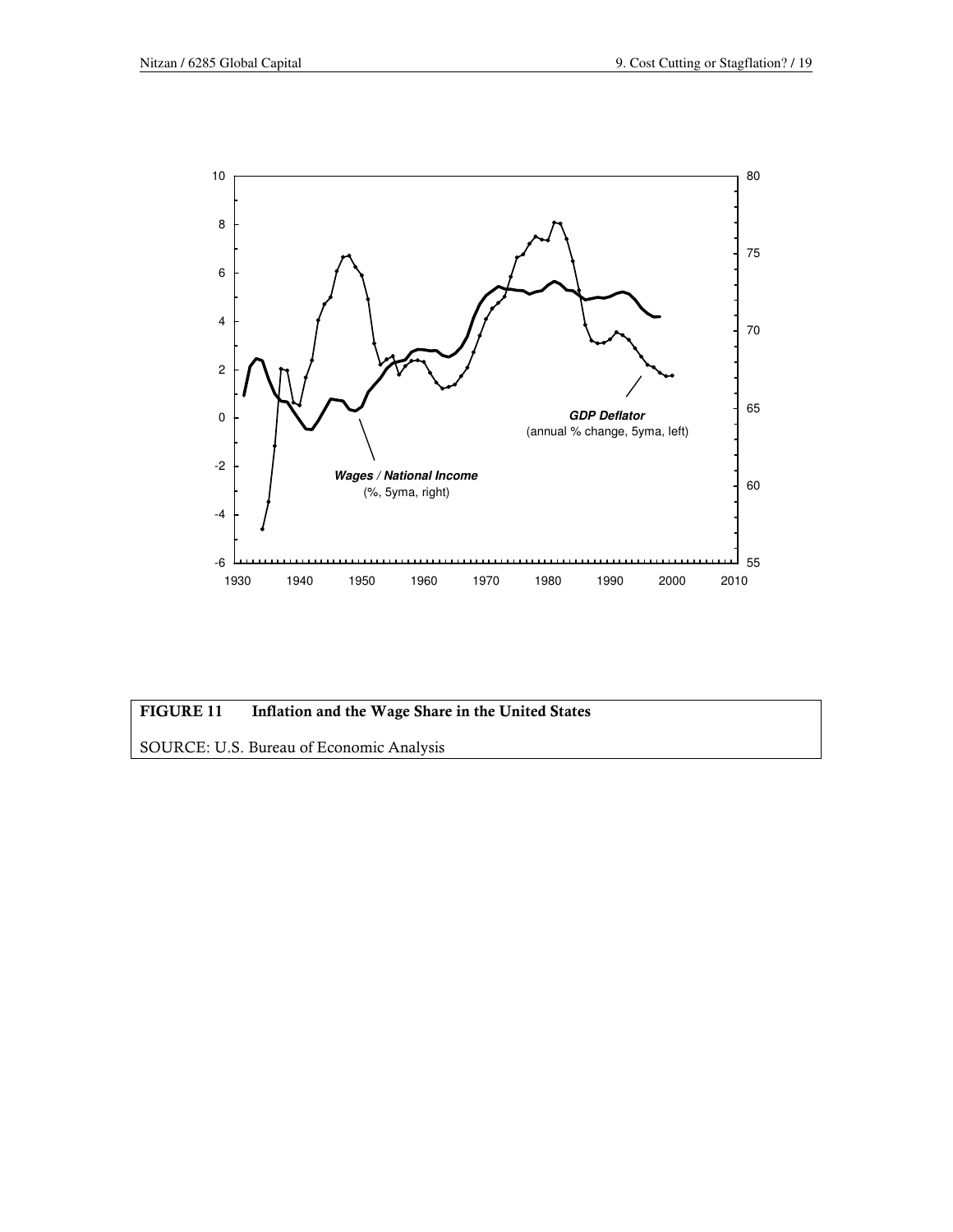

## FIGURE 12 Inflation and the Wage Share in Israel

SOURCE: Bank of Israel. Israel Central Bureau of Statistics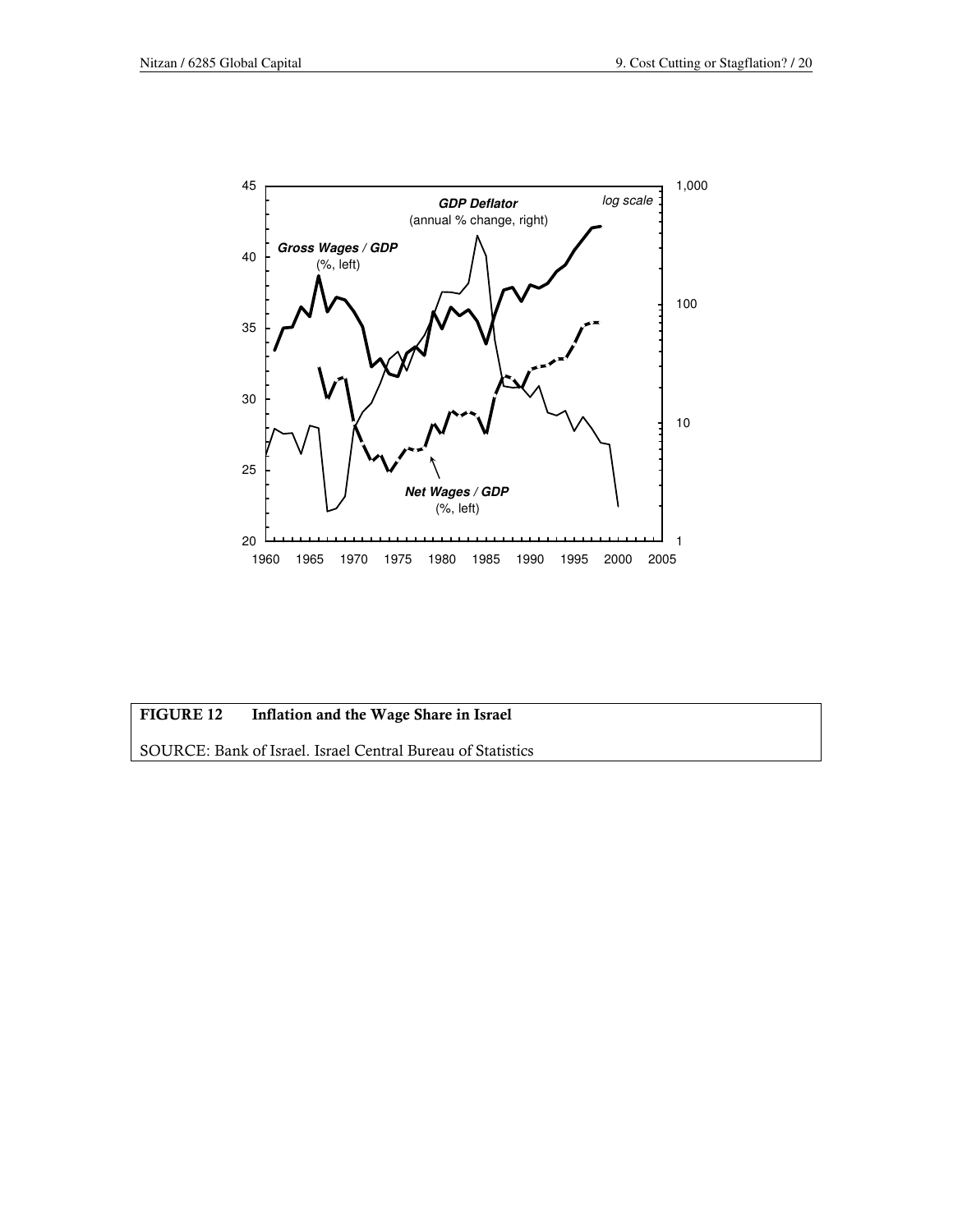### Wage push or profit push?

Price = Unit Wage + Unit Profit

$$
P = W + \Pi
$$

 $P = (1+K) * W$  where  $K = \prod/W$ 

- $\cdot$  "Wage push" inflation can occur only if K is fixed.
- If K is fixed, the rates of change of profit and of wages are the same.
- If the two rates of change are the same, "wage push" inflation must also be "profit push" inflation.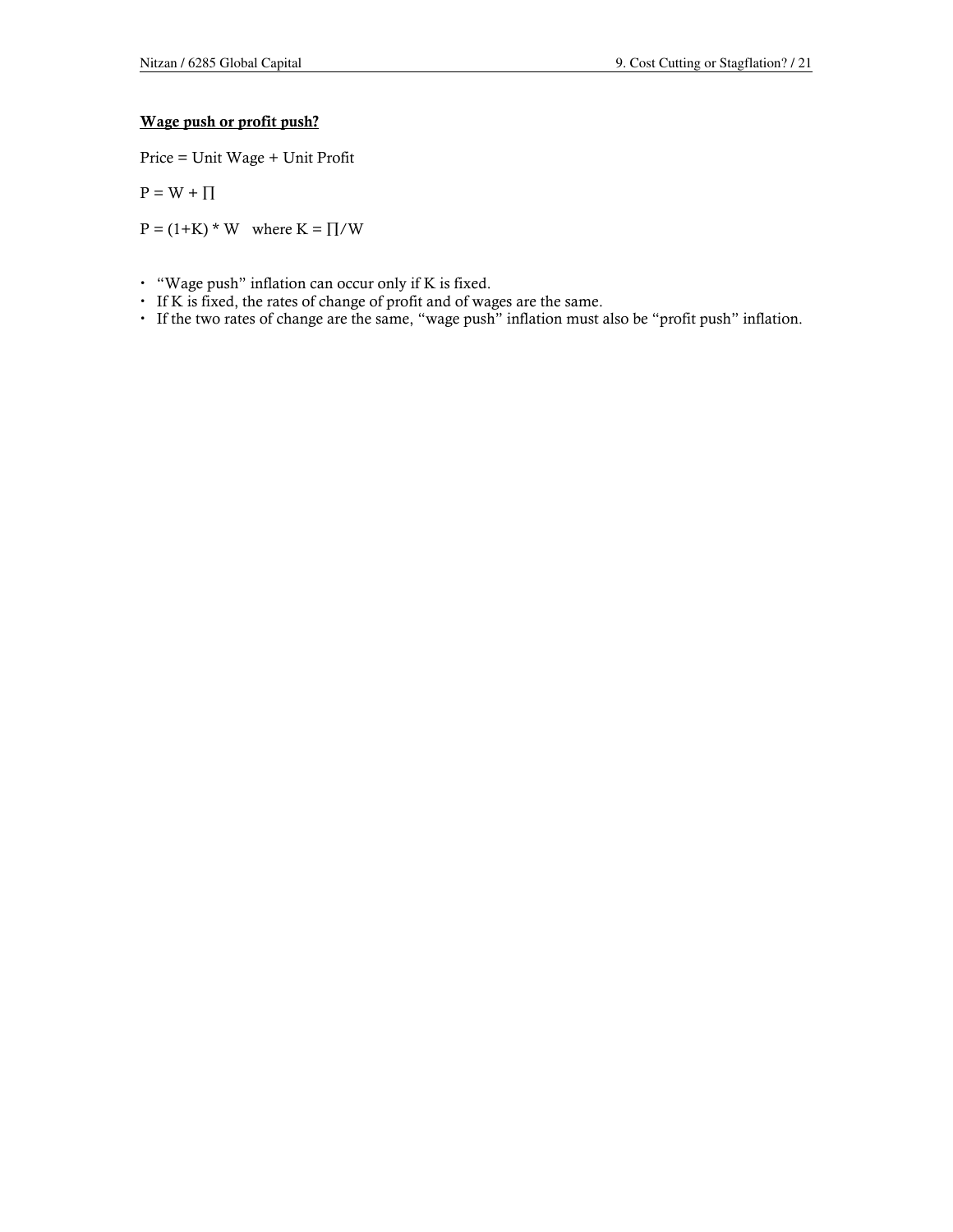

### FIGURE 13 U.S. Inflation and Capital-Labour Redistribution

\* Corporate earnings per share are for the S&P 500 Index (ratio of price to price/earnings). The wage rate is the average hourly earning in the private sector.

NOTE: Series are smoothed as 3-year moving averages.

SOURCE: Global Financial Data (series codes: \_SPXD for price; SPPECOMW for price/earnings); U.S. Department of Commerce and U.S. Bureau of Labor Statistics through Global Insight (series codes: AHEEAP for the wage rate; WPINS for the wholesale price index).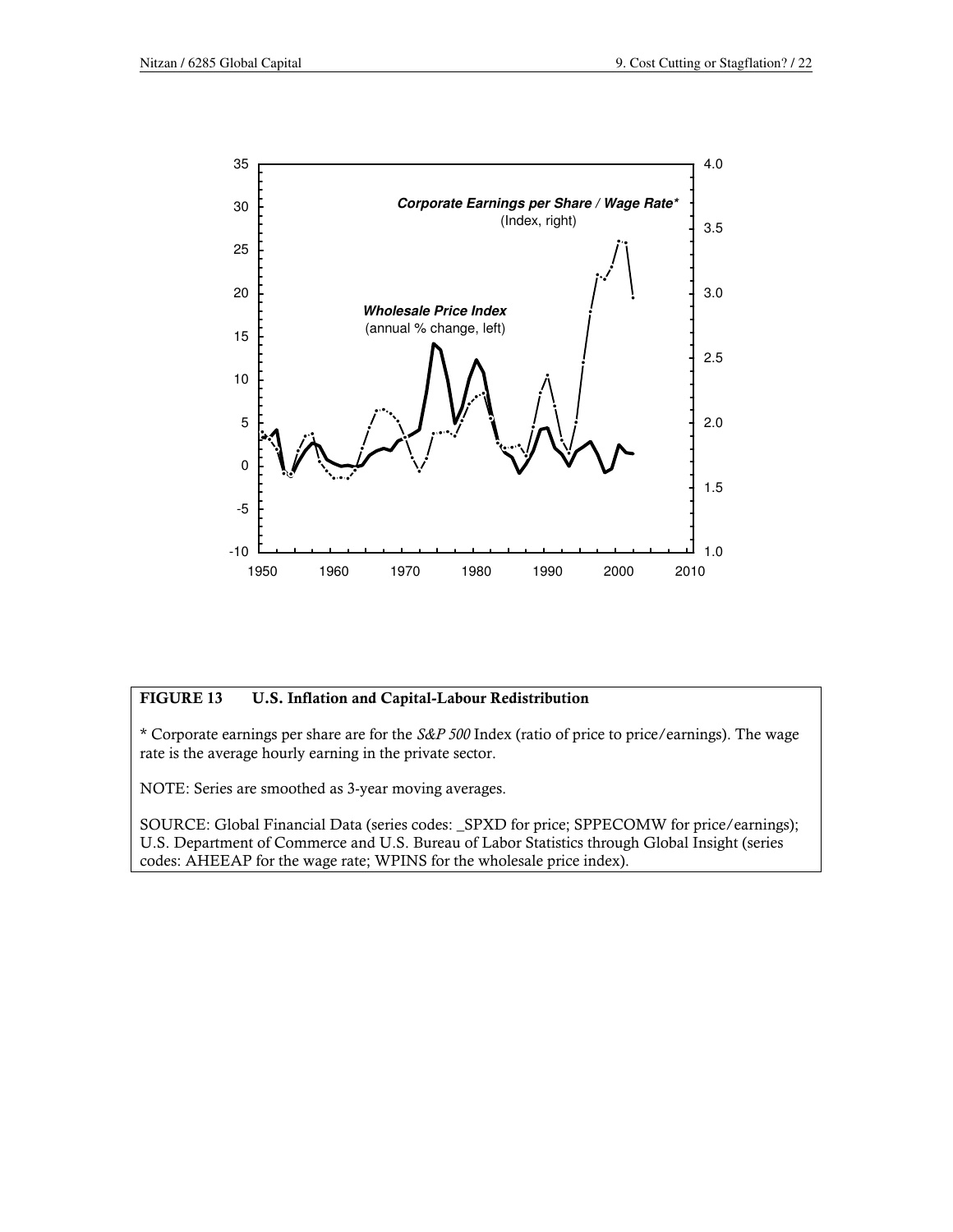

### FIGURE 14 Differential Depth and Inflation in the U.S.A.

NOTE: The economy's profit per employee is computed by dividing corporate profit with inventory valuation adjustment and capital consumption allowance, less taxes, by the number of nonagricultural employees. Fortune's profit per employee is computed by dividing net profit by the number of employees.

SOURCE: Fortune; U.S. Department of Commerce.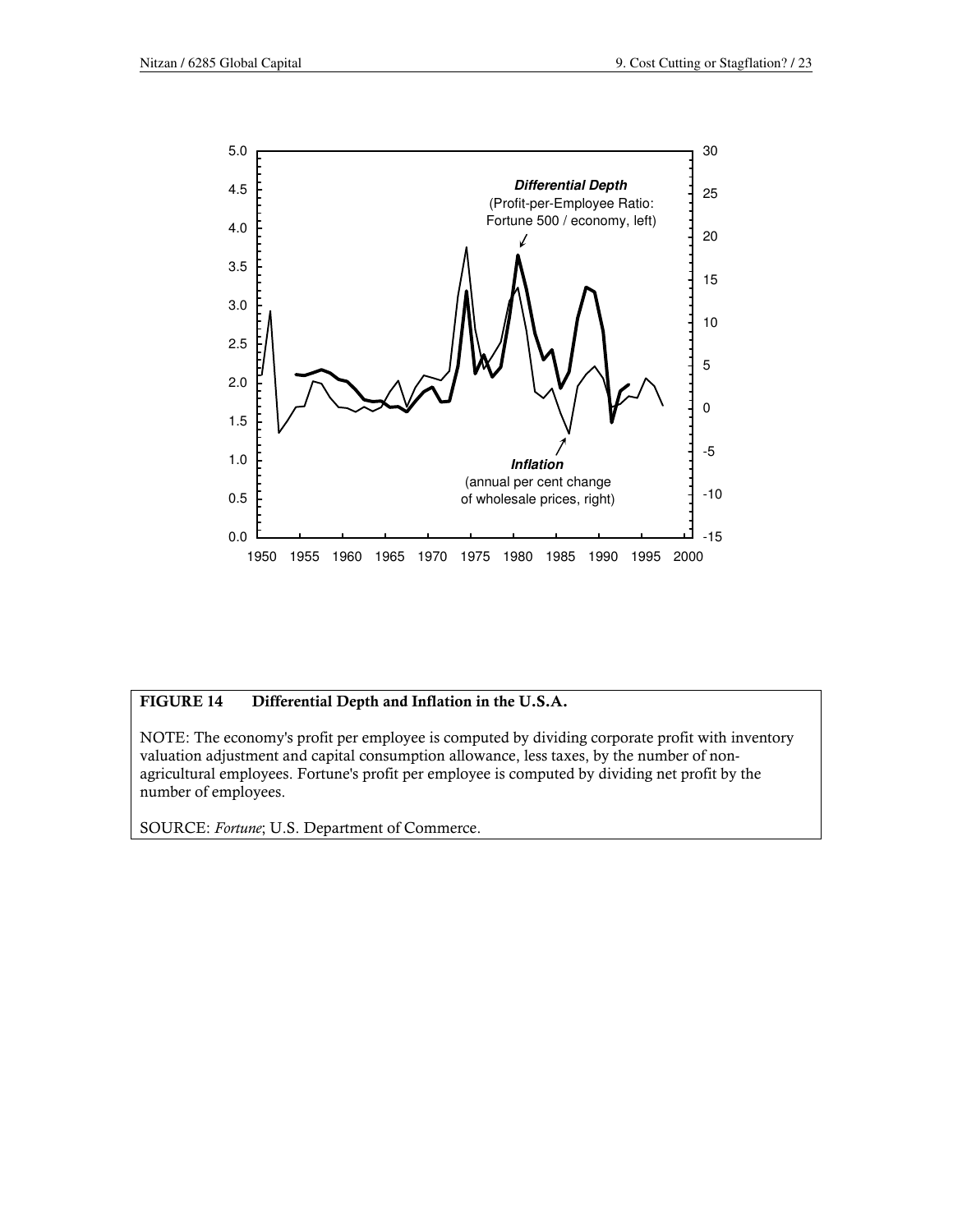

### FIGURE 15 Stagflation Index